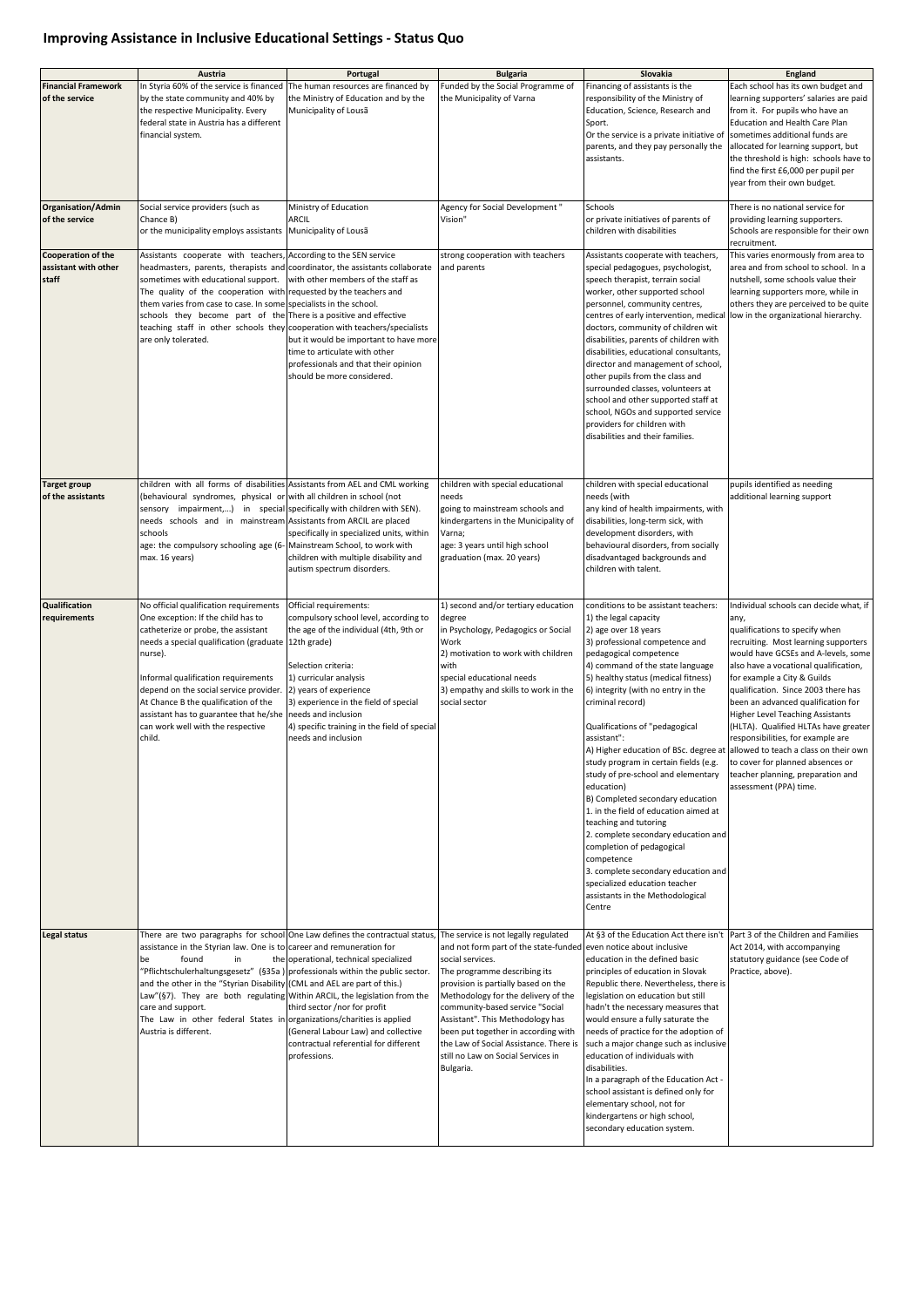| Aims and tasks -             | There are no official guidelines as to The guideline defining the role and                                     |                                                                                                                                            | 1) supporting disabled children to                                                                       | School assistants helps to over-come                                        | Assistants are expected to help                                                |
|------------------------------|----------------------------------------------------------------------------------------------------------------|--------------------------------------------------------------------------------------------------------------------------------------------|----------------------------------------------------------------------------------------------------------|-----------------------------------------------------------------------------|--------------------------------------------------------------------------------|
| official                     | assistants' precise tasks. In the law is tasks are very broad and general, both                                |                                                                                                                                            | participate in the educational                                                                           | social of health barriers                                                   | specific pupils access the curriculum                                          |
|                              | only defined that they have to care for in the public sector and in the private                                |                                                                                                                                            | activities                                                                                               | for a pupil; the job is determined by                                       | and reach their learning goals.                                                |
|                              | and support the child and that they sector.                                                                    |                                                                                                                                            | 2) supporting children with                                                                              | the school director.                                                        |                                                                                |
|                              | are not allowed to do educational $ 1\rangle$ supporting the teacher and/or                                    |                                                                                                                                            | disabilities to get involved in local                                                                    | Main activities are:                                                        |                                                                                |
|                              | work.                                                                                                          | specialists planning and implementing                                                                                                      | community activities                                                                                     | 1. In the educational process:                                              |                                                                                |
|                              |                                                                                                                | educational activities with the students, [3] establishing a close relationship<br>including students with special needs.                  | with parents, teachers, other social                                                                     | a) to interact with the<br>teacher/teaching staff                           |                                                                                |
|                              |                                                                                                                | (supporting all children)                                                                                                                  | service specialists and interested                                                                       | b) to facilitate the adaption of the                                        |                                                                                |
|                              |                                                                                                                | 3) cleaning materials and rooms                                                                                                            | stakeholders in order to provide a                                                                       | child with SEN in the school                                                |                                                                                |
|                              |                                                                                                                | 4) maintaining spaces and equipment                                                                                                        | comprehensive support to the                                                                             | environment                                                                 |                                                                                |
|                              |                                                                                                                | in good conditions                                                                                                                         | disabled children                                                                                        | c) to co-organize activities for a child                                    |                                                                                |
|                              |                                                                                                                | 5) ensuring safety of the students                                                                                                         |                                                                                                          | during the educational process                                              |                                                                                |
|                              |                                                                                                                | 6) supporting the students in daily life                                                                                                   |                                                                                                          | d) to conduct pedagogical                                                   |                                                                                |
|                              |                                                                                                                | activities                                                                                                                                 |                                                                                                          | supervision during breaks                                                   |                                                                                |
|                              |                                                                                                                | 7) assisting on the transportation                                                                                                         |                                                                                                          | 2. In the leisure-time activities                                           |                                                                                |
|                              |                                                                                                                | 8) controlling the arrival/departure                                                                                                       |                                                                                                          | organized by the school: the direct                                         |                                                                                |
|                              |                                                                                                                | 9) supporting teachers and other                                                                                                           |                                                                                                          | line or assistance in leisure time                                          |                                                                                |
|                              |                                                                                                                | professionals in administrative tasks                                                                                                      |                                                                                                          | activities                                                                  |                                                                                |
|                              |                                                                                                                | 8) controlling the arrival/departure                                                                                                       |                                                                                                          | 3. In cooperation with the family:<br>a) Communication with parents         |                                                                                |
|                              |                                                                                                                | 9) supporting teachers and other<br>professionals in administrative tasks                                                                  |                                                                                                          | b) to be familiar with the state of                                         |                                                                                |
|                              |                                                                                                                | 10) report to the teachers or                                                                                                              |                                                                                                          | health of the child and his family                                          |                                                                                |
|                              |                                                                                                                | coordinator                                                                                                                                |                                                                                                          | environment                                                                 |                                                                                |
|                              |                                                                                                                |                                                                                                                                            |                                                                                                          | 4. In the field of educational activities                                   |                                                                                |
|                              |                                                                                                                |                                                                                                                                            |                                                                                                          | participation in educational events                                         |                                                                                |
|                              |                                                                                                                |                                                                                                                                            |                                                                                                          | designed for teacher assistants                                             |                                                                                |
| Aims and tasks -             | In the field the assistants are doing                                                                          |                                                                                                                                            | helping students with arriving The assistants perform their tasks and The assistants perform their tasks |                                                                             | It is widespread practice for teachers                                         |
| practical                    | educational work. They are doing                                                                               | to/leaving school (ex: picking up from do fulfil the above listed                                                                          |                                                                                                          | and do fulfil the above listed                                              | to                                                                             |
|                              | everything the child needs:                                                                                    | the bus station)                                                                                                                           | responsibilities in practice.                                                                            | responsibilities in practice.                                               | wash their hands off these pupils'                                             |
|                              | 1) supporting requirements of daily                                                                            | 2) surveillance of the students                                                                                                            |                                                                                                          |                                                                             | learning and delegate all                                                      |
|                              |                                                                                                                | life (e.g. picking them up from the bus, $ 3\rangle$ transportation of materials and                                                       |                                                                                                          |                                                                             | responsibility to the learning                                                 |
|                              | helping, taking off clothes, )                                                                                 | equipment                                                                                                                                  |                                                                                                          |                                                                             | supporter. Even in schools which                                               |
|                              | [2] supporting primary care (e.g. going                                                                        | 4) maintenance of materials and                                                                                                            |                                                                                                          |                                                                             | include pupils with significant                                                |
|                              | to the toilet, meal, ),                                                                                        | equipment                                                                                                                                  |                                                                                                          |                                                                             | learning difficulties, there are                                               |
|                              | 3) supporting educational needs,                                                                               | [5] supporting students in the<br>mainstream classroom or in the                                                                           |                                                                                                          |                                                                             | differences of opinion as to whose                                             |
|                              | [4] supporting therapeutic measures,<br>5) establishing a relationship with                                    | specialized unit                                                                                                                           |                                                                                                          |                                                                             | responsibility it is to differentiate the<br>curriculum and prepare resources. |
|                              | parents and the teacher,                                                                                       | 7) supporting students in the recess                                                                                                       |                                                                                                          |                                                                             |                                                                                |
|                              | 6) meetings with the class teacher                                                                             | 8) supporting students in the hygiene                                                                                                      |                                                                                                          |                                                                             |                                                                                |
|                              |                                                                                                                | supporting students<br>with                                                                                                                |                                                                                                          |                                                                             |                                                                                |
|                              |                                                                                                                | administration of medication                                                                                                               |                                                                                                          |                                                                             |                                                                                |
|                              |                                                                                                                | 10) monitoring of specific activities                                                                                                      |                                                                                                          |                                                                             |                                                                                |
|                              |                                                                                                                | 11) monitoring in moments of                                                                                                               |                                                                                                          |                                                                             |                                                                                |
|                              |                                                                                                                | relaxation                                                                                                                                 |                                                                                                          |                                                                             |                                                                                |
|                              |                                                                                                                | implementation of specific<br>12)                                                                                                          |                                                                                                          |                                                                             |                                                                                |
|                              |                                                                                                                | therapeutic/ educational activities in                                                                                                     |                                                                                                          |                                                                             |                                                                                |
|                              |                                                                                                                | the routine                                                                                                                                |                                                                                                          |                                                                             |                                                                                |
|                              |                                                                                                                |                                                                                                                                            |                                                                                                          |                                                                             |                                                                                |
|                              |                                                                                                                |                                                                                                                                            |                                                                                                          |                                                                             |                                                                                |
|                              |                                                                                                                |                                                                                                                                            |                                                                                                          |                                                                             |                                                                                |
| <b>Access to information</b> |                                                                                                                | information comes from the $ $ Access to operational information for $ $ Access to all relevant documents                                  |                                                                                                          | Based on an employment contract,                                            | Varies from school to school but, on                                           |
|                              |                                                                                                                | parents. Which particular information the daily activities with children with describing the child's condition:                            |                                                                                                          | the work content - direct and indirect the whole, assistants are granted    |                                                                                |
|                              |                                                                                                                | these are depends on what the special needs (not to the Individual medical documents, an assessment of activities with a student. School   |                                                                                                          |                                                                             | access to information about the                                                |
|                              | parents want to share with the folder of the students).                                                        |                                                                                                                                            | its needs etc.                                                                                           | assistant should be aware of all                                            | children they support.                                                         |
|                              |                                                                                                                | assistants. The assistants have no right School assistants provided by ARCIL:                                                              |                                                                                                          | devices available to the student, but                                       |                                                                                |
|                              | to see the school's data of the child.                                                                         | Access to the information provided by                                                                                                      |                                                                                                          | also he/she is involved in the                                              |                                                                                |
|                              |                                                                                                                | the teachers and the specialists in the                                                                                                    |                                                                                                          | production process of the others                                            |                                                                                |
|                              |                                                                                                                | Mainstream School. If it is justifiable                                                                                                    |                                                                                                          | learning devices - it is too late, if it                                    |                                                                                |
|                              |                                                                                                                | that the assistants access confidential                                                                                                    |                                                                                                          | finds to lack in teaching process, that                                     |                                                                                |
|                              |                                                                                                                | information, there are guidelines                                                                                                          |                                                                                                          | some learning device is already                                             |                                                                                |
|                              |                                                                                                                | defining which information they should                                                                                                     |                                                                                                          | missing. Any leak of sensitive                                              |                                                                                |
|                              |                                                                                                                | access and<br>informing about the                                                                                                          |                                                                                                          | information about pupil, which are                                          |                                                                                |
|                              |                                                                                                                | οf<br>ensuring<br>the<br>importance                                                                                                        |                                                                                                          | school assistant receiving during                                           |                                                                                |
|                              |                                                                                                                | confidentiality of specific information.                                                                                                   |                                                                                                          | his/her work with pupil, may be                                             |                                                                                |
|                              |                                                                                                                |                                                                                                                                            |                                                                                                          | prevent by the signing of a<br>confidentiality.                             |                                                                                |
|                              |                                                                                                                |                                                                                                                                            |                                                                                                          |                                                                             |                                                                                |
|                              |                                                                                                                |                                                                                                                                            |                                                                                                          |                                                                             |                                                                                |
| <b>Hierarchy</b>             |                                                                                                                | The formal superior of the assistants is Municipality of Lousa - Coordinator of Assistants have to report their work                       |                                                                                                          | The assistant is part of advisory                                           | In most schools the Special                                                    |
|                              | the head of the service. Informally,                                                                           | the Education Sector (reporting to the to the Social Service Specialist in                                                                 |                                                                                                          | bodies - member of pedagogical                                              | <b>Educational Needs Co-ordinator</b>                                          |
|                              | however, they mainly have to report                                                                            | President of the Municipality)                                                                                                             | charge of the service and to the                                                                         | board of school and member of                                               | (SENCO) or Inclusion Manager is the                                            |
|                              | to the pedagogues (teacher,                                                                                    | Ministry of Education - Responsible for President of Agency for Social                                                                     |                                                                                                          | methodological association of school                                        | learning supporters' line manager.                                             |
|                              | headmaster).                                                                                                   | the School Assistants (reporting to the Development "Vision".                                                                              |                                                                                                          | The role of assistants is not a precise   Also in most schools the SENCO or |                                                                                |
|                              |                                                                                                                | Director of School Grouping)                                                                                                               |                                                                                                          | defined ant this lack of legal                                              | Inclusion Manager is a member of the                                           |
|                              |                                                                                                                | ARCIL - coordinator of the Centre of                                                                                                       |                                                                                                          | statement represents, among other                                           | Senior Leadership Team and often<br>have the head teacher as their line        |
|                              |                                                                                                                | of<br>Inclusive Education<br>Resources<br>(reporting<br>to<br>the<br>Director of                                                           |                                                                                                          | things, the feeling of teacher that<br>school assistants controls his/her   |                                                                                |
|                              |                                                                                                                | Rehabilitation)                                                                                                                            |                                                                                                          | work, and this may cause rejection of                                       | manager.                                                                       |
|                              |                                                                                                                | The school assistants that work directly                                                                                                   |                                                                                                          | school assistants by teachers.                                              |                                                                                |
|                              |                                                                                                                | with children with PESN in specialized                                                                                                     |                                                                                                          |                                                                             |                                                                                |
|                              |                                                                                                                | units report, informally, to the SEN or                                                                                                    |                                                                                                          |                                                                             |                                                                                |
|                              |                                                                                                                | Mainstream Teachers responsible for                                                                                                        |                                                                                                          |                                                                             |                                                                                |
|                              |                                                                                                                | the students.                                                                                                                              |                                                                                                          |                                                                             |                                                                                |
|                              |                                                                                                                |                                                                                                                                            |                                                                                                          |                                                                             |                                                                                |
|                              |                                                                                                                |                                                                                                                                            |                                                                                                          |                                                                             |                                                                                |
|                              |                                                                                                                |                                                                                                                                            |                                                                                                          |                                                                             |                                                                                |
| <b>Status</b>                |                                                                                                                | The status of the assistants can be The assistants are recognized as assets The Assistants are often excluded                              |                                                                                                          | The role of school assistant is not                                         | The status varies from school to                                               |
|                              |                                                                                                                | very different - it reaches from for the Inclusion of children with form the team meetings and they are a precise defined and this lack of |                                                                                                          |                                                                             | school. In some cases they are                                                 |
|                              |                                                                                                                |                                                                                                                                            |                                                                                                          | legal statement represents, among                                           | respected as much as other staff but                                           |
|                              | "tolerated" to "deeply esteemed". It special needs. The work they perform, not really regarded as full members |                                                                                                                                            |                                                                                                          |                                                                             |                                                                                |
|                              |                                                                                                                | depends on school, teaching staff and however, not always is valued as it of educational personnel.                                        |                                                                                                          | other things, the feeling of teacher                                        | more frequently they tend to be                                                |
|                              | the headmaster.                                                                                                | should because the complexity and                                                                                                          |                                                                                                          | that school assistant controls his/her                                      | looked down on as lower in the                                                 |
|                              |                                                                                                                | demands of their tasks are not evident                                                                                                     |                                                                                                          | work, and this may cause rejection of   hierarchy.                          |                                                                                |
|                              |                                                                                                                | at first sights, for those without<br>experience and/or knowledge in the                                                                   |                                                                                                          | school assistants by teachers.                                              |                                                                                |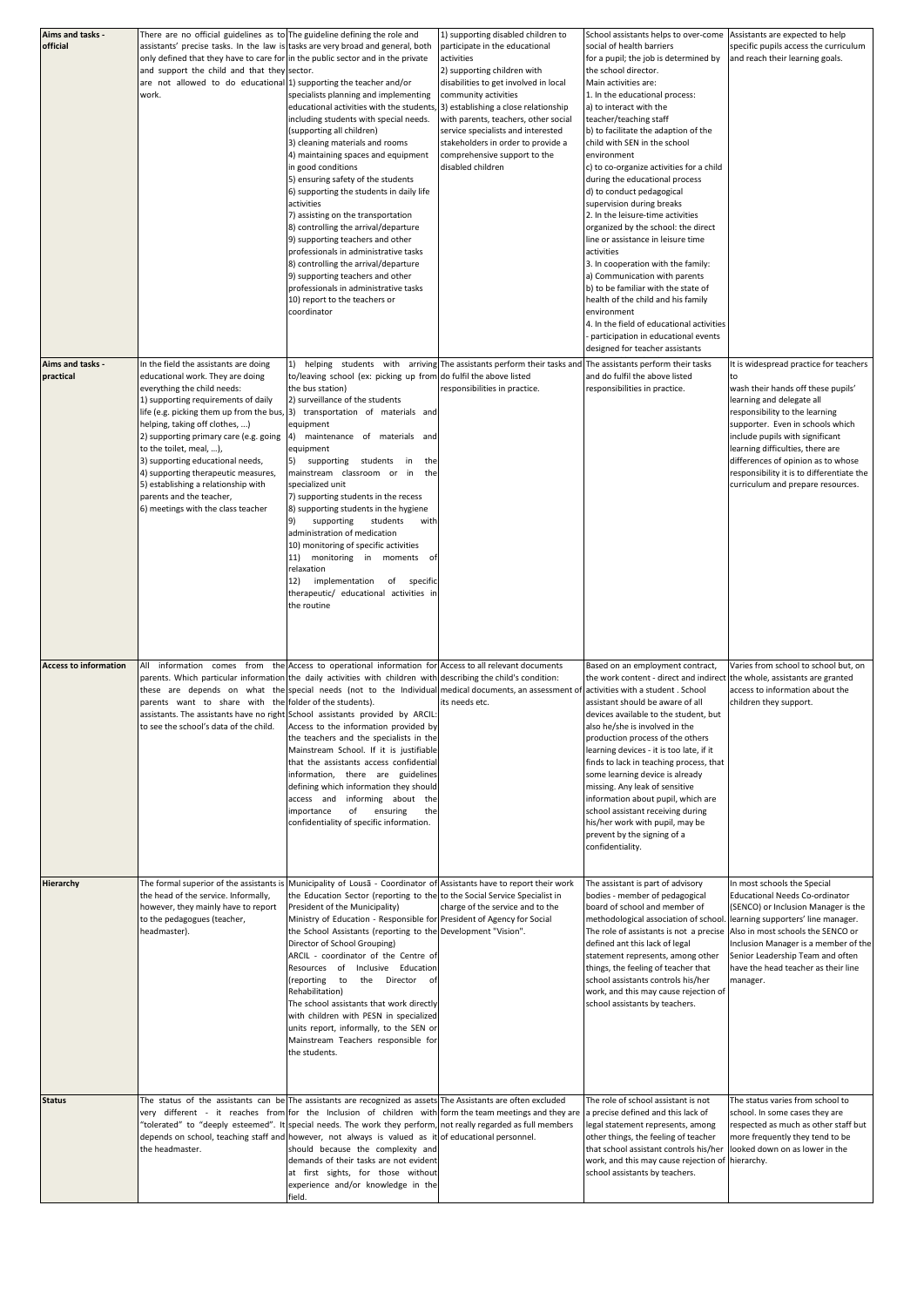| <b>Responsibilities</b>                       | Official the assistants have to help the                                                                                                                                                                                                                                                                                             | see "Aims and Tasks of Supporters"                                                                                                                                                                                                                                                                                                                                                                                                                                                                                                                                                                                                                                                                                                                                                                                                                                                                                                                                                                                                                                                                                                         | 1) to accompany the children during                                                                                                                                                                                                                                                                            | see "Aims and Tasks"                                                                                                                                                                                                                                                                                                                                                                                                                                                                                                                                                                                                                   |                                                                                                                                                                                                                                                                                                                                                                                                                                                               |
|-----------------------------------------------|--------------------------------------------------------------------------------------------------------------------------------------------------------------------------------------------------------------------------------------------------------------------------------------------------------------------------------------|--------------------------------------------------------------------------------------------------------------------------------------------------------------------------------------------------------------------------------------------------------------------------------------------------------------------------------------------------------------------------------------------------------------------------------------------------------------------------------------------------------------------------------------------------------------------------------------------------------------------------------------------------------------------------------------------------------------------------------------------------------------------------------------------------------------------------------------------------------------------------------------------------------------------------------------------------------------------------------------------------------------------------------------------------------------------------------------------------------------------------------------------|----------------------------------------------------------------------------------------------------------------------------------------------------------------------------------------------------------------------------------------------------------------------------------------------------------------|----------------------------------------------------------------------------------------------------------------------------------------------------------------------------------------------------------------------------------------------------------------------------------------------------------------------------------------------------------------------------------------------------------------------------------------------------------------------------------------------------------------------------------------------------------------------------------------------------------------------------------------|---------------------------------------------------------------------------------------------------------------------------------------------------------------------------------------------------------------------------------------------------------------------------------------------------------------------------------------------------------------------------------------------------------------------------------------------------------------|
| formal                                        | child to an educating and schooling.<br>throughout Austria.                                                                                                                                                                                                                                                                          | There are no official quality standards $ $ The assistants are responsible for (2) to take part in the team of<br>supporting all children in the school not specialists who make a pedagogical<br>only the students with special needs.                                                                                                                                                                                                                                                                                                                                                                                                                                                                                                                                                                                                                                                                                                                                                                                                                                                                                                    | classes<br>and psychological assessment of the<br>educational institution of the child<br>3) to support the children during the<br>planning and implementation of their<br>study courses<br>4) to report any problems to the<br>school/kindergarten director                                                   |                                                                                                                                                                                                                                                                                                                                                                                                                                                                                                                                                                                                                                        | 1) Personal and professional conduct<br>2) Knowledge and understanding:<br>sufficient knowledge and skills to<br>help teachers support pupils in<br>achieving their maximum potential<br>3) Teaching and learning: support<br>the teacher in ensuring the best<br>possible outcomes for all pupils.<br>4) Working with others: work with<br>other professionals, parents, carers<br>and outside agencies as well as with<br>pupils themselves                 |
| <b>Responsibilities</b><br>informal           | Responsibilities: The assistants are<br>doing everything the child needs.<br>The social service provider has to<br>ensure the quality of its service.                                                                                                                                                                                | see "Aims and Tasks of Supporters"                                                                                                                                                                                                                                                                                                                                                                                                                                                                                                                                                                                                                                                                                                                                                                                                                                                                                                                                                                                                                                                                                                         | The school/kindergarten principals<br>sometimes engage the Assistants in<br>activities which are out of their scope disabilities during lesson in their<br>of work and which nor the Social<br>Service Specialist nor the President of   many forms, depending on the needs<br>Agency "Vision" have agreed on. | The work of assistants is far from<br>being just a help for children with<br>work in class. And this help takes<br>of each pupil and also a particular<br>subject.<br>The school assistant is assigned to<br>concreate teacher and not to<br>particular pupil.                                                                                                                                                                                                                                                                                                                                                                         | 1) Help with schoolwork under the<br>supervision of the teacher<br>2) Prepare learning materials<br>3) Help children understand<br>instructions<br>4) Carry out a child's care plan<br>5) Encourage children to<br>communicate<br>6) Give information and help to<br>teachers<br>7) Support children during social<br>activities and outings<br>8) Help children during therapy<br>sessions<br>9) Look after children's physical<br>needs<br>10) Keep records |
| <b>Continuing professional</b><br>development | development.<br>If the assistant is a pedagogue he/she career progression.<br>career in other fields of the progression;<br>organisation.<br>Chance B offers the whole assistance employer organizations.<br>team advanced education on special Assistants<br>topics two days per year. Further interesting<br>assistants themselves | In the field of school assistance there School assistants with a contractual Each social assistant who is interested Methodological Pedagogical Centre<br>$\sigma$ are no opportunities for career situation as service providers or with a could gain further experience within<br>contract with a defined term have not the structure of the Agency Vision.<br>has the possibility to become a School assistants with a contract as any particular trainings and don't<br>teacher. Also, the assistant can build a permanent workers have career have an opportunity to gain further<br>presently,<br>progression is "frozen" du to the work.<br>financial situation of the country and<br>identifies<br>themselves<br>training/courses<br>and<br>trainings have to be paid by the requests permission to participate from<br>ARCIL, CML or AEL. ARCIL organize free<br>professional training within the<br>Mainstream school for the assistants,<br>teachers, etc. There is a public training<br>centre serving the Mainstream School<br>which provides specific training on the<br>topic of Disability and Inclusion,<br>occasionally. | The assistants are not engaged with<br>career knowledge in their particular field of                                                                                                                                                                                                                           | provides training of different levels.<br>But there is no guarantee of the<br>quality of such training.                                                                                                                                                                                                                                                                                                                                                                                                                                                                                                                                | There is no longer any government<br>funding for support staff training.<br>Learning Supporters' professional<br>development is up to their school<br>and their (seriously depleted) budget.                                                                                                                                                                                                                                                                  |
| <b>Support for assistants</b>                 | Full Support by the Head of the<br>Service. If it is necessary, the head of<br>the service can also organize formal<br>supervision.<br>And the assistants network with other working with the student<br>colleagues to discuss their problems.<br>Once a month a regular's table takes<br>place.                                     | Assistants can ask for help from:<br>the SEN teacher responsible for the Specialist in charge of the service as<br>student<br>- the specialists visiting the school and needed.<br>the mainstream teacher responsible are organised twice per year.<br>for the student<br>Over the time, the work of the seminars etc. in order to provide a<br>assistants is controlled/managed by the greater support to the assistants.<br>SEN teacher.                                                                                                                                                                                                                                                                                                                                                                                                                                                                                                                                                                                                                                                                                                 | Full support by the Social Service<br>well as by other staff of the Agency if various theme of inclusive education,<br>Support groups with a Psychologist<br>There is a need of organising<br>information meetings, trainings,                                                                                 | There are some trainings and<br>methodological workshops on the<br>organised mostly by state<br>Methodological Centres, a few<br>organised by Ministry of Education,<br>very few from Universities (mostly<br>pedagogical sciences), but there are<br>not so often (1-2times per a year,<br>lasting 1-5 days), but they are<br>focused to the background of<br>inclusive education, legislative and<br>very basic information and mostly<br>nothing new for the practice. Some<br>of better methodological and<br>practical developmental courses on<br>these issues we can learn from<br>seminars and workshops organised<br>by NGOs. | There is no national structure, this,<br>too, is at the discretion of the school.                                                                                                                                                                                                                                                                                                                                                                             |
| Job security and career<br>progressive        | the 1:1 support.<br>School assistance is mostly a<br>temporary job.                                                                                                                                                                                                                                                                  | The job security is very low because of Progression of careers within the public The level of job security is<br>and private organizations is "frozen" relatively high, however, the job<br>due to the financial crisis of the country position of a Social Assistant is not<br>and to financial difficulties of the really attractive to young people due<br>employer organizations.<br>In terms of job security, the General particularly attractive working<br>Labour Legislation regulates the conditions.<br>conditions in which contractual<br>situations should be with/without a<br>term or service provider, as well as the<br>appropriate conditions to renew/end a<br>contract within or before the defined<br>term.                                                                                                                                                                                                                                                                                                                                                                                                            | to the low salaries and the not                                                                                                                                                                                                                                                                                | When some of school assistants are<br>developed for professionals with<br>higher quality in school assistance to<br>pupils with disabilities, they often<br>leave in order to better rated job<br>with higher salary and so the pupil<br>with disabilities is hardly getting used<br>to a new school assistant. There is<br>still a problem for personal assistant<br>to be with child with disabilities<br>during lessons at school, because<br>school directors are not very open to<br>this alternative, although personal<br>assistant is paid by parents.                                                                         | There is very little job security. If you<br>are an assistant you are a learning<br>supporter employed to work with a<br>particular pupil and that pupil leaves<br>the school, you stand to lose your<br>job. (1:1 model)                                                                                                                                                                                                                                     |